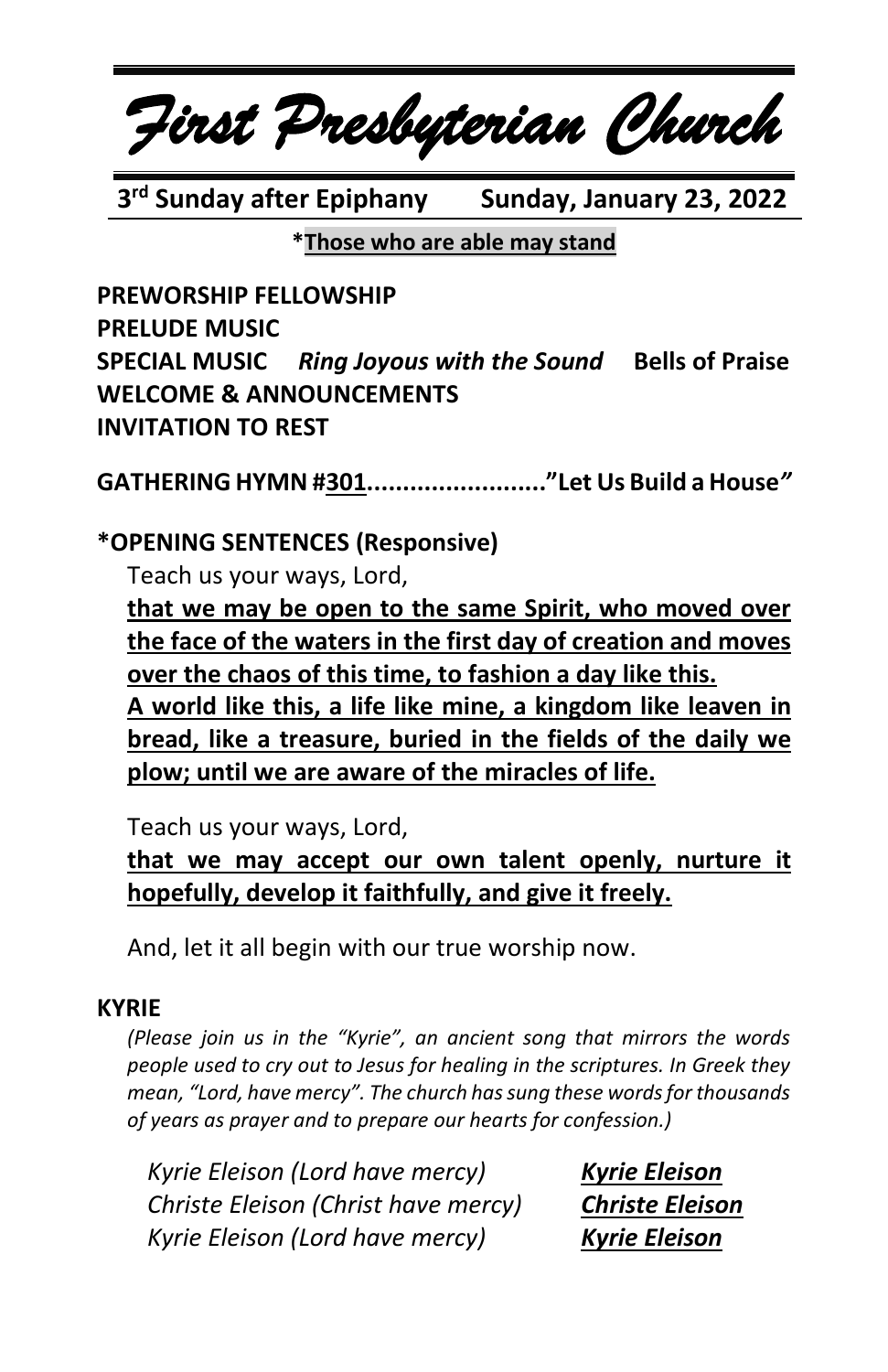**CONFESSION OF NEED (Unison)**

**God of Grace, we confess that we are delivered people still in need of you to:**

**Deliver us- from the arrogance of assuming we know enough to judge others.** 

**Deliver us - from the timidity of presuming we don't know enough to help others.**

**Deliver us - from the illusion of claiming we have changed enough when we have only risked little.**

**That, so liberated we will make some of the days to come different.**

**Oh Lord, we ask not to be delivered from the tensions that wind us tight, but we do ask for a sense of direction in which to move once wound, a sense of humor about our disappointments, a sense of respect for the elegant puzzlement of being human, a sense of gladness for your kingdom which comes in spite of our fretful pulling and tugging.**

**O God of gifts,**

**We confess that we need you to liberate us to share without apology or arrogance not only the gifts we have, but the gift we are.**

#### **KYRIE**

*Kyrie Eleison (Lord have mercy) Kyrie Eleison Christe Eleison (Christ have mercy) Christe Eleison Kyrie Eleison (Lord have mercy) Kyrie Eleison*

## **SILENCE FOR CONFESSION AND RESTING IN GOD'S GRACE**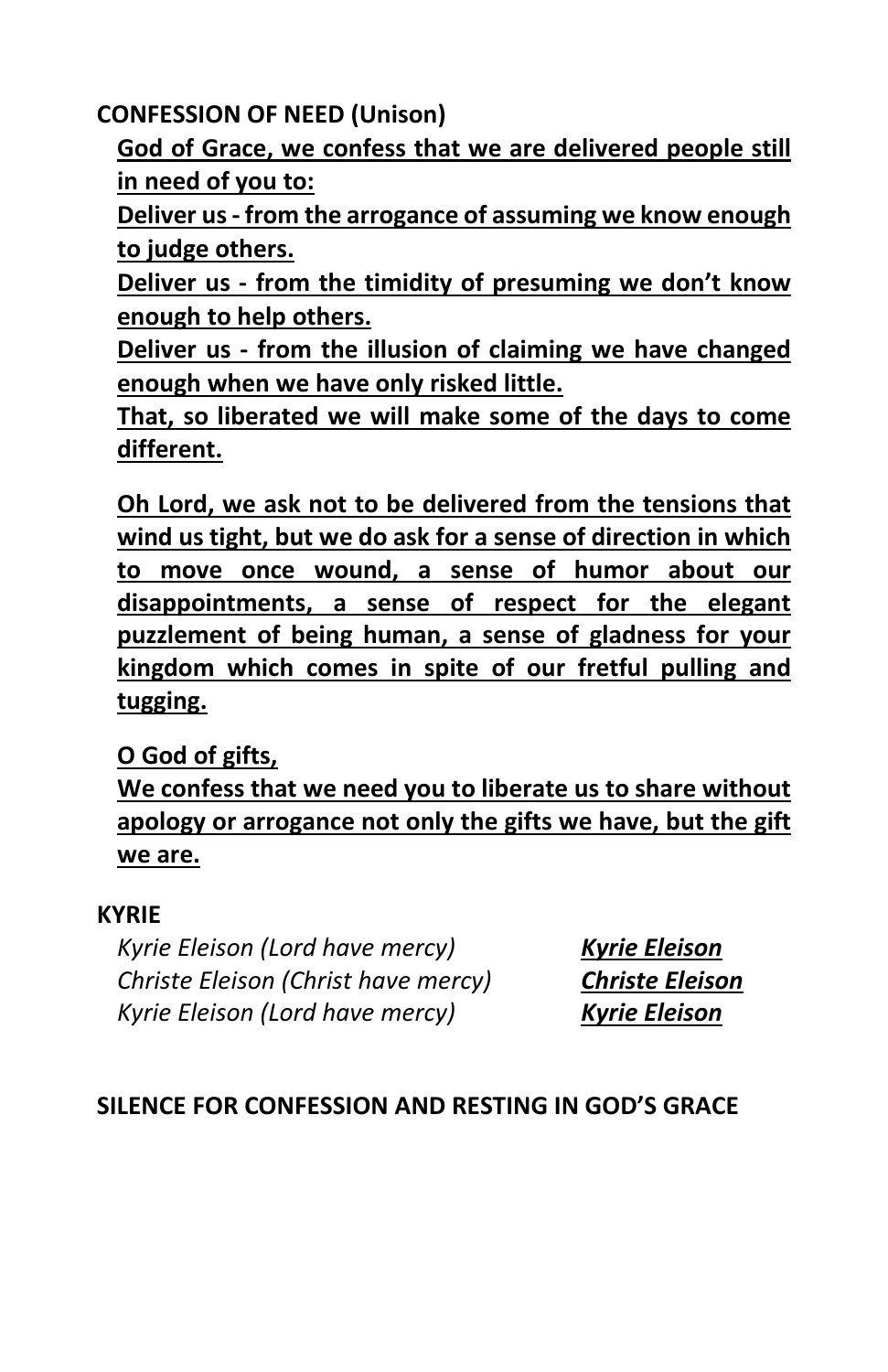## **DECLARATION OF GRACE (Responsive)**

God said to the apostle Paul, **"**My grace is sufficient for You". This is not a command, but a Promise. You have all the grace you need. You can trust in it, like a ship on the tide.

## **Thanks be to God**

**\*RESPONSE HYMN (insert)***.................."Song Over the Waters" vs.1 & 4*

#### **\*SHARING THE PEACE OF CHRIST**

The Peace of Christ be with you! **And Also, with you!** Let us share a sign of God's peace with one another.



## **PRAYER FOR ILLUMINATION (Unison)**

**Holy Spirit, help us hear your voice beyond our inability to hear and understand your word beyond any speaker's ability to explain. Through your word, speak to our hearts even if our heads are not ready to listen.**

**Amen.**

## **SCRIPTURE**

**FIRST READING ..................................... Luke 4:14-21 (pg 62)** *Leader: The Word of the Lord.* **People: Thanks be to God!**

**SECOND READING..................1 Corinthians 12:12-31 (pg 182)** *Leader: The Word of the Lord.* **People: Praise to You, O Christ**

**SERMON** *One*

*(A Dialogue Sermon with Pastor Greg & Pastor Mike)*

## **SILENCE FOR REFLECTION**

**\*HYMN OF THE DAY #300................***"We Are One in the Spirit"*

## **PRAYERS OF THE PEOPLE**

Lord in your Mercy. **Hear our Prayer.**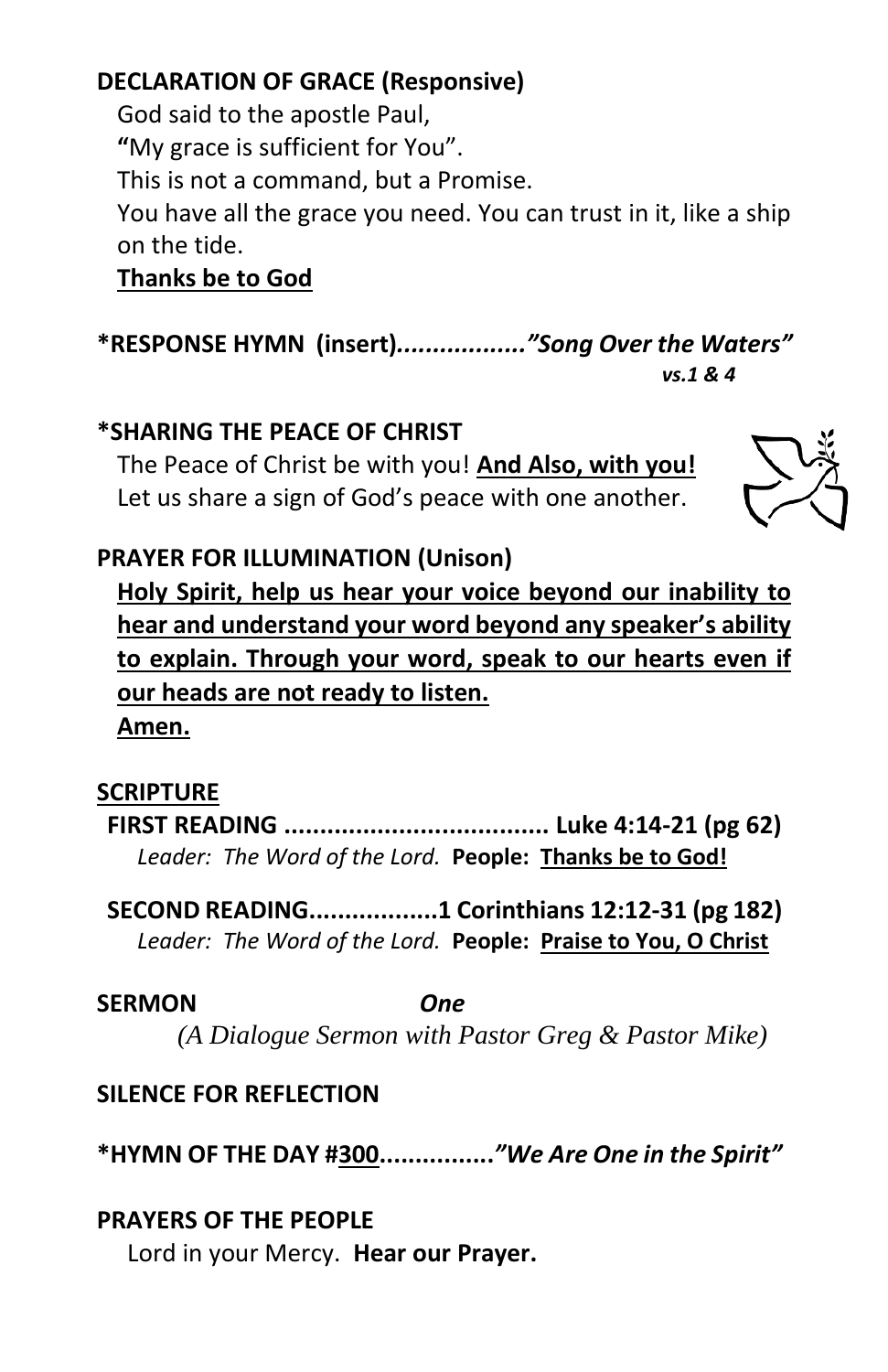## **THE LORD'S PRAYER (forgive us our "sins")**

## **\*BLESSING AND CHARGE (Responsive)**

Beloved children of God receive the gift of the Holy Spirit, the grace of Jesus Christ, and the blessing of the Lord forever. **Alleluia! Amen.**

**\*CLOSING HYMN #744...................."***Arise, Your Light Is Come!"*

## **\*DISMISSAL (Responsive)**

Go in peace to love and serve the Lord. **Thanks be to God. Amen.**

*\_\_\_\_\_\_\_\_\_\_\_\_\_\_\_\_\_\_\_\_\_\_\_\_\_\_\_\_\_\_\_\_\_\_\_\_\_\_\_\_\_*

## **\*POSTLUDE**



# *Please continue to be in prayer for:*

| Eric Waters, Paula's Son                 | The Johnson's        |
|------------------------------------------|----------------------|
| Kaylee Acevedo & Family                  | JoAnn Westburg       |
| Alex Gullingsrud & Family                | <b>Brent Blake</b>   |
| Scott Brolsma                            | <b>Randy Beattie</b> |
| Duane & Betty Finkenbinder Richard Gould |                      |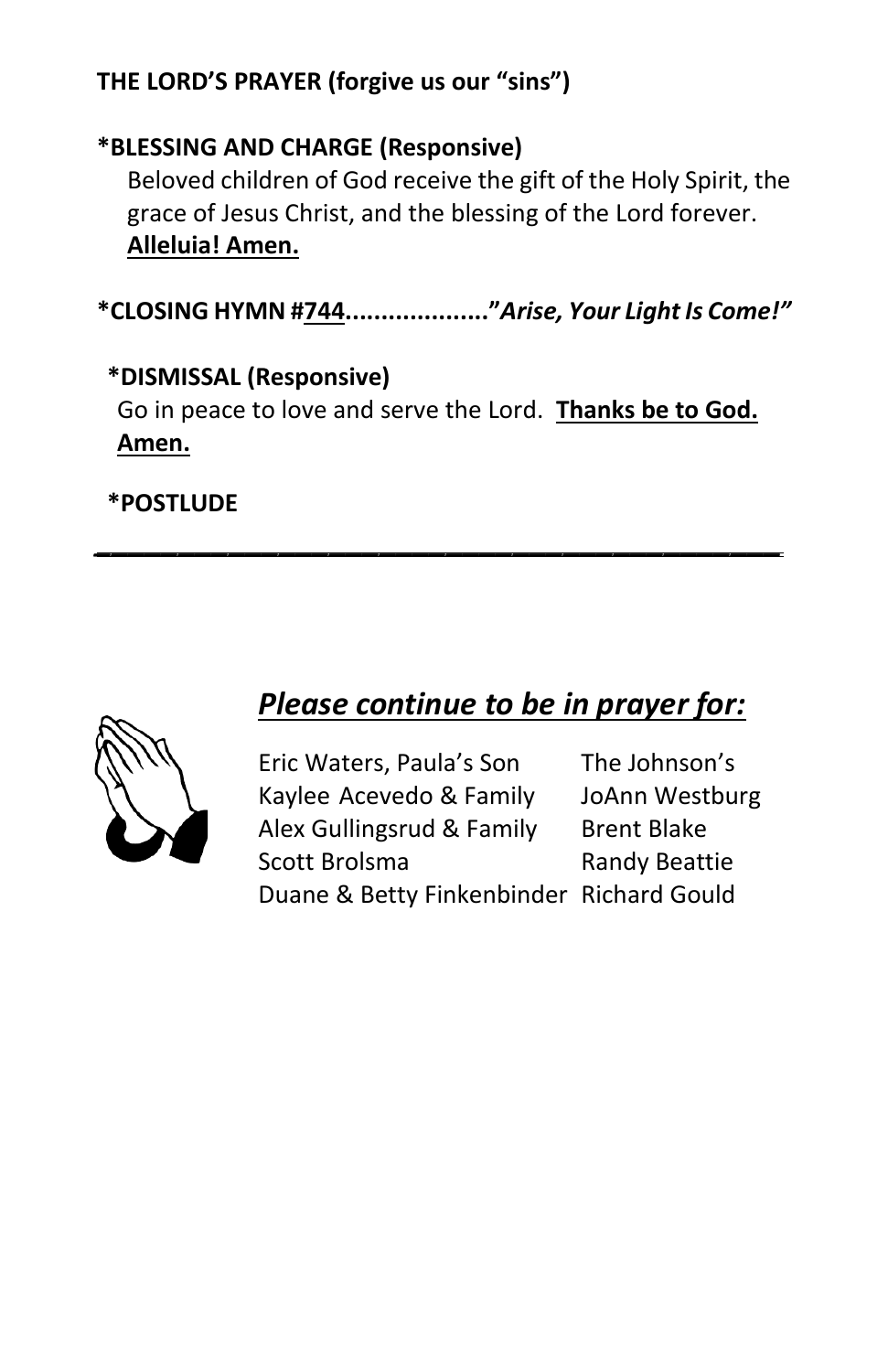*A Warm Welcome to our Guests and Visitors!*

*Our church has a wonderful array of ministries that seek to spread the gospel into the world. If you are interested in finding out more about the church community or are interested in becoming a member, please contact us at:*

# *Pastor – Rev. Michael Ozaki*

**Cell: 951.532.5105** *PastorOzaki@gmail.com*

**Office: 218-281-4853 e-mail: crxpres@midconetwork.com Check out our Website: crookstonfirstpres.org**

 $\mathcal{L} = \{ \mathcal{L} \mid \mathcal{L} \in \mathcal{L} \}$ 

## **Calendar for this week:**

**Sunday, January 23, 2022**

| 10:30 am | Worship                  |
|----------|--------------------------|
| 11:30 am | <b>Coffee Fellowship</b> |

| Ushers & Greeters Craig & Connor Morgan |  |
|-----------------------------------------|--|
|                                         |  |
|                                         |  |
|                                         |  |

**Wednesday, January 26 5 pm Bell Rehearsal**

**Thursday, January 27 1 pm Bible Study**

#### **Next Sunday, January 30**

**10:30 am Worship**

**11:30 am Coffee Fellowship** 

| Ushers & Greeters Gordy & Monica Terpstra |  |
|-------------------------------------------|--|
|                                           |  |
|                                           |  |
|                                           |  |